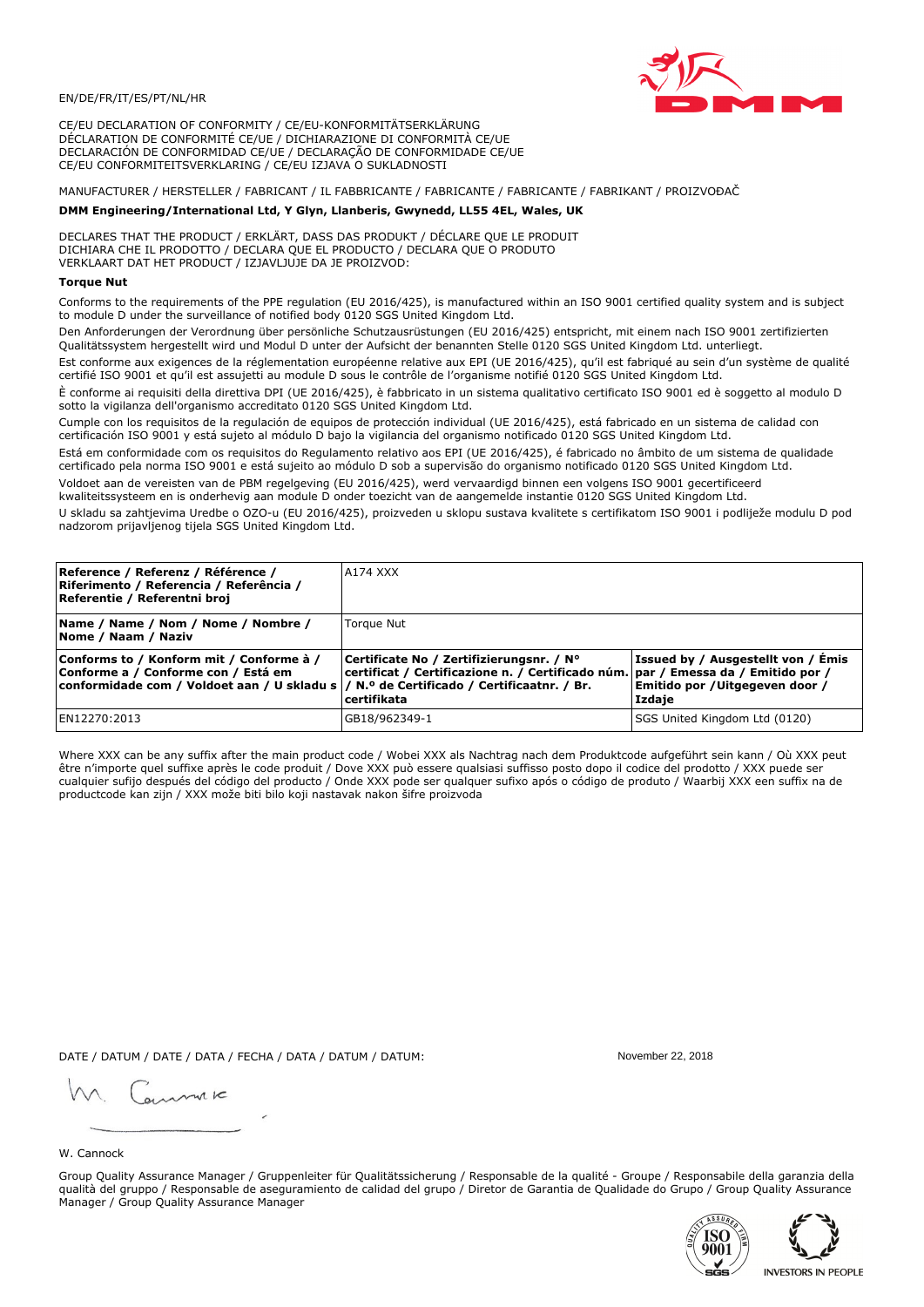# NO/SE/FI/DK/PL/CZ/SK/MT

CE/EU-SAMSVARSERKLÆRING / CE/EU-FÖRKLARING OM ÖVERENSSTÄMMELSE CE/EU-VAATIMUSTENMUKAISUUSVAKUUTUS / CE/EU-OVERENSSTEMMELSESERKLÆRING DEKLARACJA ZGODNOŚCI WE/UE / CE/EU PROHLÁŠENÍ O SHODĚ CE/EÚ VYHLÁSENIE O ZHODE / DIKJARAZZJONI TA' KONFORMITÀ TAL-KE/UE

PRODUSENT / TILLVERKAREN / VALMISTAJA / PRODUCENT / PRODUCENT / VÝROBCE / VÝROBCA / IL-MANIFATTUR

## DMM Engineering/International Ltd, Y Glyn, Llanberis, Gwynedd, LL55 4EL, Wales, UK

ERKLÆRER AT PRODUKTET / INTYGAR ATT PRODUKTEN / VAKUUTTAA, ETTÄ TÄMÄ TUOTE / ERKLÆRER, AT PRODUKTET / OŚWIADCZA, ŻE<br>WYRÓB / PROHLAŠUJE, ŽE PRODUKT / VYHLASUJE, ŽE VÝROBOK / JIDDIKJARA LI L-PRODOTT:

Overholder kravene i PVU-forordningen (EU 2016/425), er produsert innenfor et ISO 9001-sertifisert kvalitetssystem og er underlagt modul D<br>under overvåkning av teknisk kontrollorgan 0120 SGS United Kingdom Ltd.

Uppfyller kraven för PPE-reglerna (EU 2016/425), tillverkas inom ett ISO 9001-certifierat kvalitetssystem och är föremål för modul D under övervakning av anmält organ 0120 SGS United Kingdom Ltd.

Noudattaa henkilönsuojaimia koskevan asetuksen (EU 2016/425) vaatimuksia, on valmistettu ISO 9001 -sertifioidun laatujärjestelmän mukaisesti ja että siihen sovelletaan ilmoitetun laitoksen 0120 SGS United Kingdom Ltd.:in alaista D-moduulia.

Overholder kravene i forordningen om personlige værnemidler (EU 2016/425), er fremstillet i inden for det certificerede ISO 9001kvalitetssystem, og er underlagt modul D under overvågning af det bemyndigede organ 0120 SGS United Kingdom Ltd.

Spełnia wymogi rozporządzenia w sprawie środków ochrony indywidualnej (UE 2016/425), jest produkowany w ramach systemu jakości zgodnego z ISO 9001 i podlega modułowi D pod nadzorem jednostki notyfikowanej 0120 SGS United Kingdom Ltd.

Zařízení splňuje požadavky nařízení o osobních ochranných prostředcích 2016/425, je vyrobeno v systému řízení jakosti certifikovaném podle normy ISO 9001 a podléhá modulu D pod dohledem notifikované osoby č. 0120, SGS United Kingdom Ltd.

Spĺňa požiadavky Nariadenia Európskeho parlamentu a Rady (EÚ) 2016/425 o osobných ochranných prostriedkoch, je vyrobený v rámci systému kvality certifikovaného podľa normy ISO 9001 a podlieha modulu D pod dohľadom notifikovaného orgánu č. 0120, SGS Únited Kingdom Ltd. Jikkonforma mar-rekwiżit tar-Regolament dwar il-PPE (UE 2016/425), u huwa manifatturat f'sistema ta' kwalità certifikata għall-ISO 9001 u soggett ghall-modulu D taht is-sorveljanza tal-korp notifikat 0120 SGS United Kingdom Ltd.

| <b>Referanse / Referens / Viite / Reference / Nr</b> A174 XXX<br>referencyjny / Reference / Značka /<br>Referenza                                                                                                 |                                                                                                          |                                                                                                         |
|-------------------------------------------------------------------------------------------------------------------------------------------------------------------------------------------------------------------|----------------------------------------------------------------------------------------------------------|---------------------------------------------------------------------------------------------------------|
| Navn / Namn / Nimi / Navn / Nazwa /<br>Jméno / Názov / Isem                                                                                                                                                       | Torque Nut                                                                                               |                                                                                                         |
| Overholder / Uppfyller kraven för / Vakuus<br>myönnetty perustuen standardiin: /<br> Overholder / Spełnia wymogi / Je ve shodě s $ \tilde{C} $ . certifikátu / Certifikat Nru<br>/ Je v zhode s / Jikkonforma ma' | Sertifikatnr. / Certifikatnr. / Sertifikaattinro /<br> Certifikat nr. / Certyfikat nr / Č. certifikátu / | Utstedt av / Utfärdat av /<br>Myöntänyt / Udstedt af / Wydany<br>przez / Vydal / Vydal / Maħruġ<br>minn |
| EN12270:2013                                                                                                                                                                                                      | GB18/962349-1                                                                                            | SGS United Kingdom Ltd (0120)                                                                           |

Der XXX kan være ethvert suffiks etter produktkoden / Där XXX kan vara valfri ändelse efter produktkoden / Jossa XXX voi olla mikä tahansa tuotekoodin jälkeen tuleva liite. / Hvor XXX kan være ethvert suffiks efter produktkoden / gdzie XXX może być dowolnym przyrostkiem po kodzie produktu / Kde XXX může být jakákoliv přípona za kódem produktu / Kde XXX môže byť akákoľvek prípona za kódom výrobku. / Fejn XXX jista jkun kwalunkwe suffiss wara l-kodici tal-prodott

DATO / DATUM / PÄIVÄMÄÄRÄ / DATO / DATA / DATUM / DÁTUM / DATA:

November 22, 2018

annuic

W. Cannock

Group Quality Assurance Manager / Group Quality Assurance Manager / Group Quality Assurance Manager / Group Quality Assurance Manager / Kierownik ds. Zarządzania Jakością Grupy / Group Quality Assurabce Manager / Manažér riadenia kvality v rámci skupiny / Maniger tal-Assigurazzjoni tal-Kwalità tal-Grupp